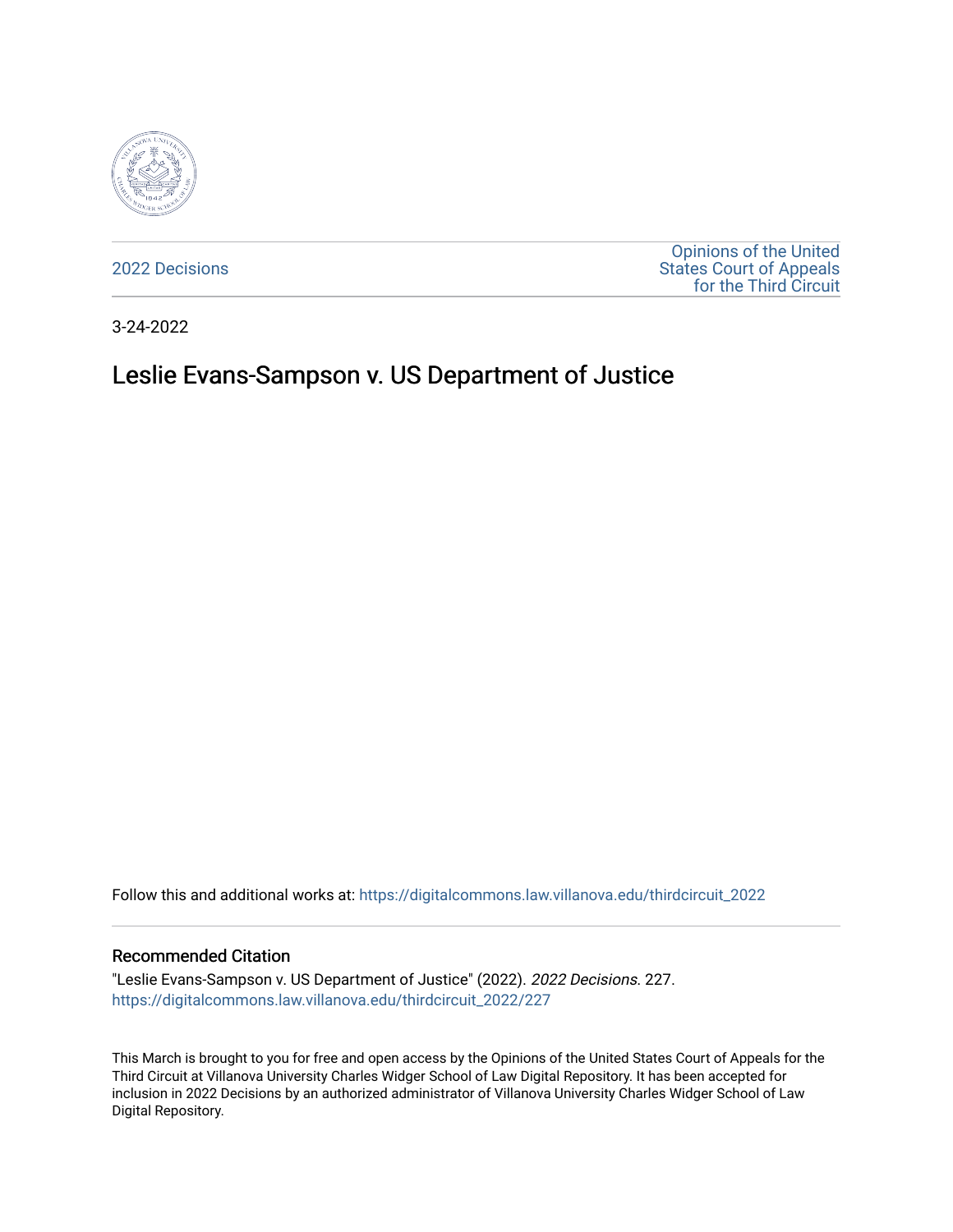## **NOT PRECEDENTIAL**

## UNITED STATES COURT OF APPEALS FOR THE THIRD CIRCUIT

\_\_\_\_\_\_\_\_\_\_\_

No. 21-1834 \_\_\_\_\_\_\_\_\_\_

# LESLIE EVANS-SAMPSON, Appellant

v.

## THE UNITED STATES DEPARTMENT OF JUSTICE \_\_\_\_\_\_\_\_\_\_\_\_\_\_\_\_\_\_\_\_\_\_\_\_\_\_\_\_\_\_\_\_\_\_\_\_

On Appeal from the United States District Court for the Eastern District of Pennsylvania (D.C. Civil Action No. 2:20-cv-04891) District Judge: Honorable Gene E.K. Pratter

\_\_\_\_\_\_\_\_\_\_\_\_\_\_\_\_\_\_\_\_\_\_\_\_\_\_\_\_\_\_\_\_\_\_\_\_

Submitted Pursuant to Third Circuit LAR 34.1(a) March 4, 2022 Before: GREENAWAY, JR., PORTER and NYGAARD, Circuit Judges

> (Opinion filed: March 24, 2022) \_\_\_\_\_\_\_\_\_\_\_

> > OPINION\*

\_\_\_\_\_\_\_\_\_\_\_

PER CURIAM

<sup>\*</sup> This disposition is not an opinion of the full Court and pursuant to I.O.P. 5.7 does not constitute binding precedent.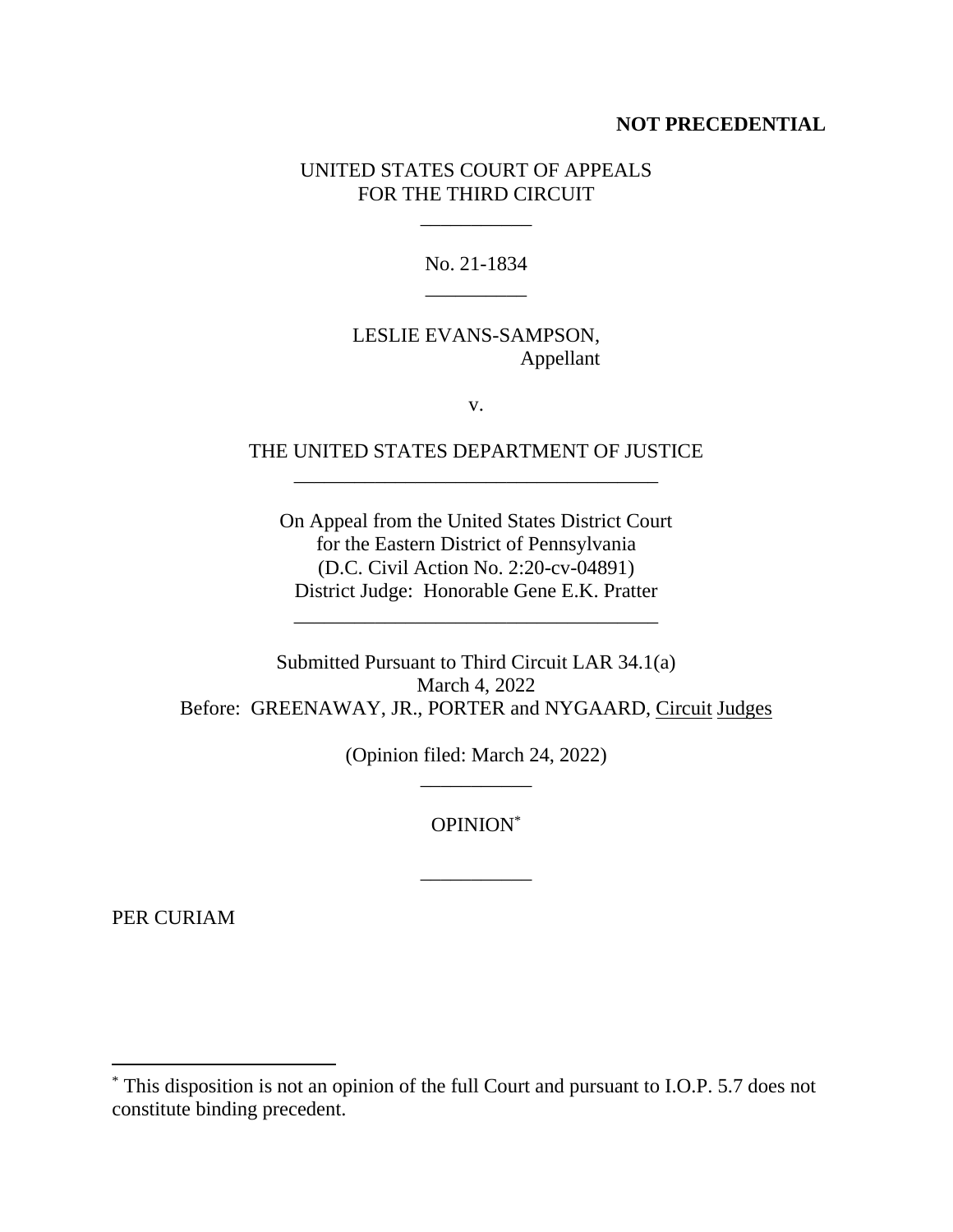Leslie Evans-Sampson, proceeding pro se and in forma pauperis, appeals from the District Court's order dismissing her amended complaint with prejudice. We will affirm the District Court's judgment.

I.

In February 2021, Evans-Sampson filed the operative amended complaint against the United States Department of Justice ("DOJ") based on its handling of disability discrimination complaints she made against the Philadelphia Housing Authority ("PHA"). According to the amended complaint and its accompanying exhibits, after Evans-Sampson filed her complaints with DOJ in August 2020, the Office of the Pennsylvania Attorney General notified her that her complaints had been referred to the PHA. Evans-Sampson wrote DOJ questioning why her complaints had been referred and asserting that DOJ had jurisdiction to review her complaints. In return, she received a form letter notifying her that DOJ "will not respond individually to every inquiry or investigate every complaint" it receives. See Am. Compl. ¶ 32.

Evans-Sampson alleged that in failing to investigate her complaints, DOJ discriminated against her based on her disability and violated certain regulations pertaining to requirements and procedures for the handling of discrimination complaints under Title II of the Americans with Disabilities Act ("ADA"). She sought civil penalties, money damages, and an injunction compelling DOJ to investigate her complaints. Further, Evans-Sampson included a request in her amended complaint that counsel be appointed if the District Court found that she had failed to cure the defects from her original complaint.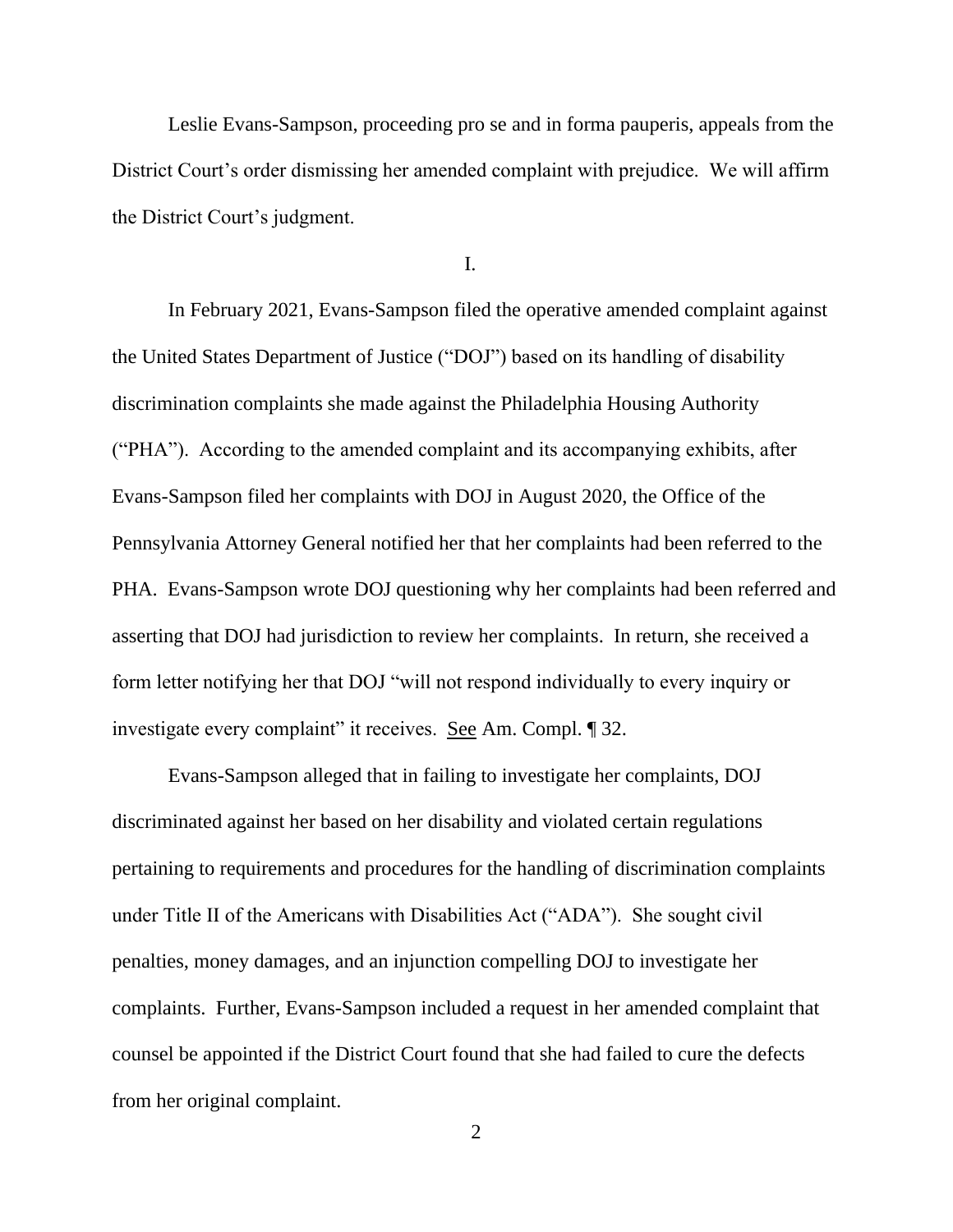Liberally construing the complaint, the District Court considered whether it stated a claim under the Federal Tort Claims Act ("FTCA"), 28 U.S.C. § 2671 et seq., or the ADA and its regulations. The District Court concluded that Evans-Sampson's claims neither fell within the limited waiver of sovereign immunity provided by the FTCA nor were cognizable under the ADA or its implementing regulations. It therefore dismissed the amended complaint under 28 U.S.C. § 1915(e)(2)(B), and, having already permitted leave to amend once, concluded that further amendment would be futile. It also denied a motion Evans-Sampson had filed for injunctive relief as moot. Evans-Sampson timely appealed.

## II.

We have jurisdiction pursuant to 28 U.S.C. § 1291 and exercise plenary review over the order dismissing the amended complaint.<sup>1</sup> See Dooley v. Wetzel, 957 F.3d 366, 373-74 (3d Cir. 2020); Allah v. Seiverling, 229 F.3d 220, 223 (3d Cir. 2000). To survive dismissal, "a complaint must contain sufficient factual matter, accepted as true," to show that its claims are facially plausible. Ashcroft v. Iqbal, 556 U.S. 662, 678 (2009). A complaint is considered frivolous if it lacks an arguable basis in law or fact. Neitzke v. Williams, 490 U.S. 319, 325, 327-28 (1989). As a pro se litigant, Evans-Sampson is entitled to liberal construction of her complaint. See Erickson v. Pardus, 551 U.S. 89, 94

<sup>&</sup>lt;sup>1</sup> We do not review the District Court's decision to deny Evans-Sampson's motion for injunctive relief, as she does not challenge that aspect of the District Court's ruling in her opening brief. See In re Wettach, 811 F.3d 99, 115 (3d Cir. 2016) (holding that arguments not developed in the opening brief are forfeited).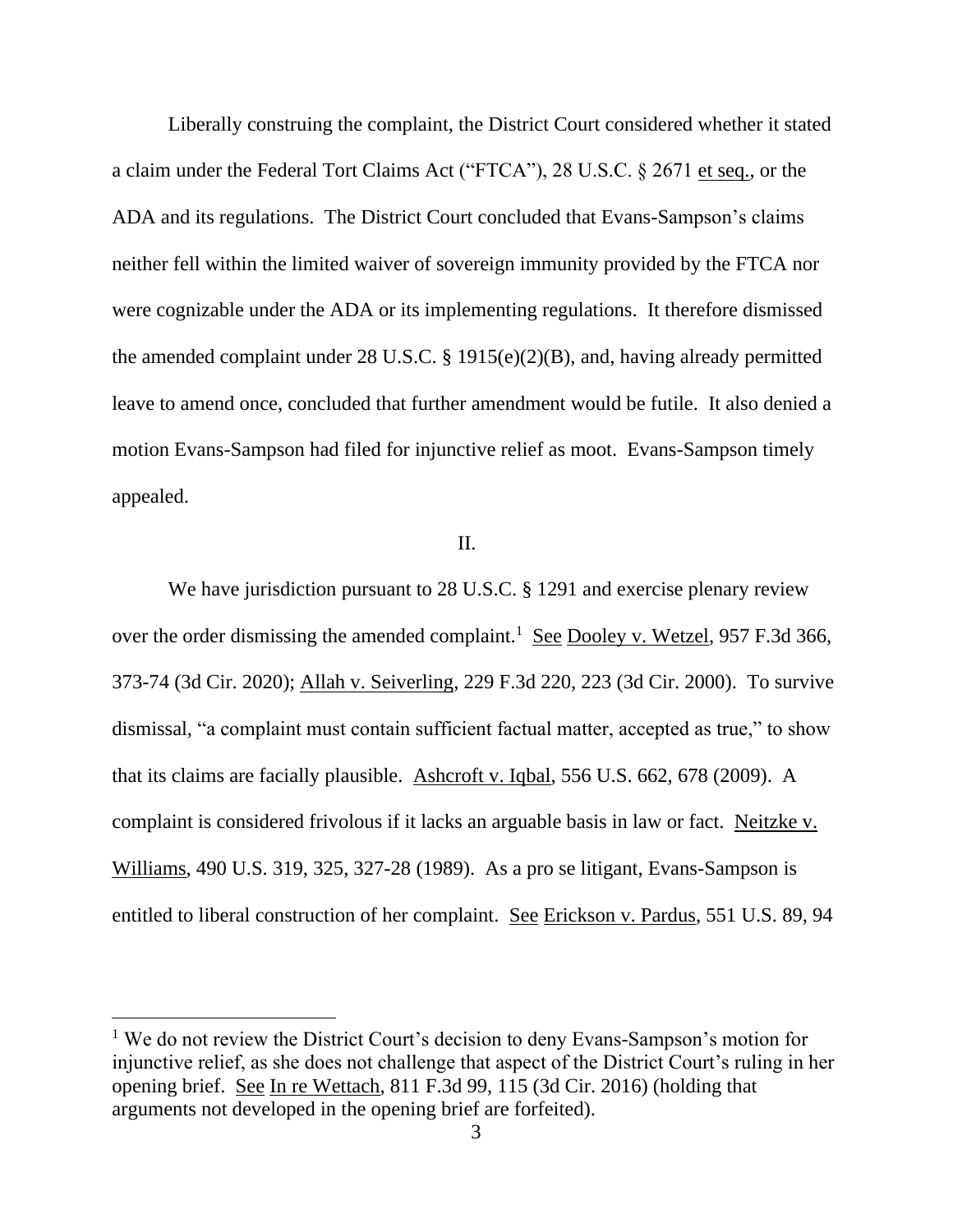(2007) (per curiam). We may affirm "on any basis supported by the record." See Murray v. Bledsoe, 650 F.3d 246, 247 (3d Cir. 2011) (per curiam).

### III.

Absent waiver, sovereign immunity shields United States government agencies and their employees, acting in their official capacities, from suit. FDIC v. Meyer, 510 U.S. 471, 475 (1994); see also Antol v. Perry, 82 F.3d 1291, 1296 (3d Cir. 1996) ("The federal government must unequivocally consent to be sued and the consent 'must be construed narrowly in favor of the government.'" (citation omitted)). Liberally construing Evans-Sampson's amended complaint, the District Court considered, in part, whether her claims may fall within a limited waiver of sovereign immunity provided in the FTCA. For substantially the same reasons provided by the District Court, we agree both that DOJ is not a proper party to a FTCA action, see CNA v. United States, 535 F.3d 132, 138 n.2 (3d Cir. 2008); 28 U.S.C. §§ 2679(a), 2680(a), and that the United States has not waived its sovereign immunity for a damages claim based on DOJ's processing of discrimination complaints, see, e.g., Meyer, 510 U.S. at 475, 477-78; *United States v. Muniz,* 374 U.S. 150, 153 (1963) ("Whether a claim could be made out would depend upon whether a private individual under like circumstances would be liable under state law."). On appeal, however, Evans-Sampson asserts that she did not intend to bring a cause of action under the FTCA, but rather intended to do so under Title VI of the Civil Rights Act, 42 U.S.C. § 2000d, and the ADA, both of which she also relied on in her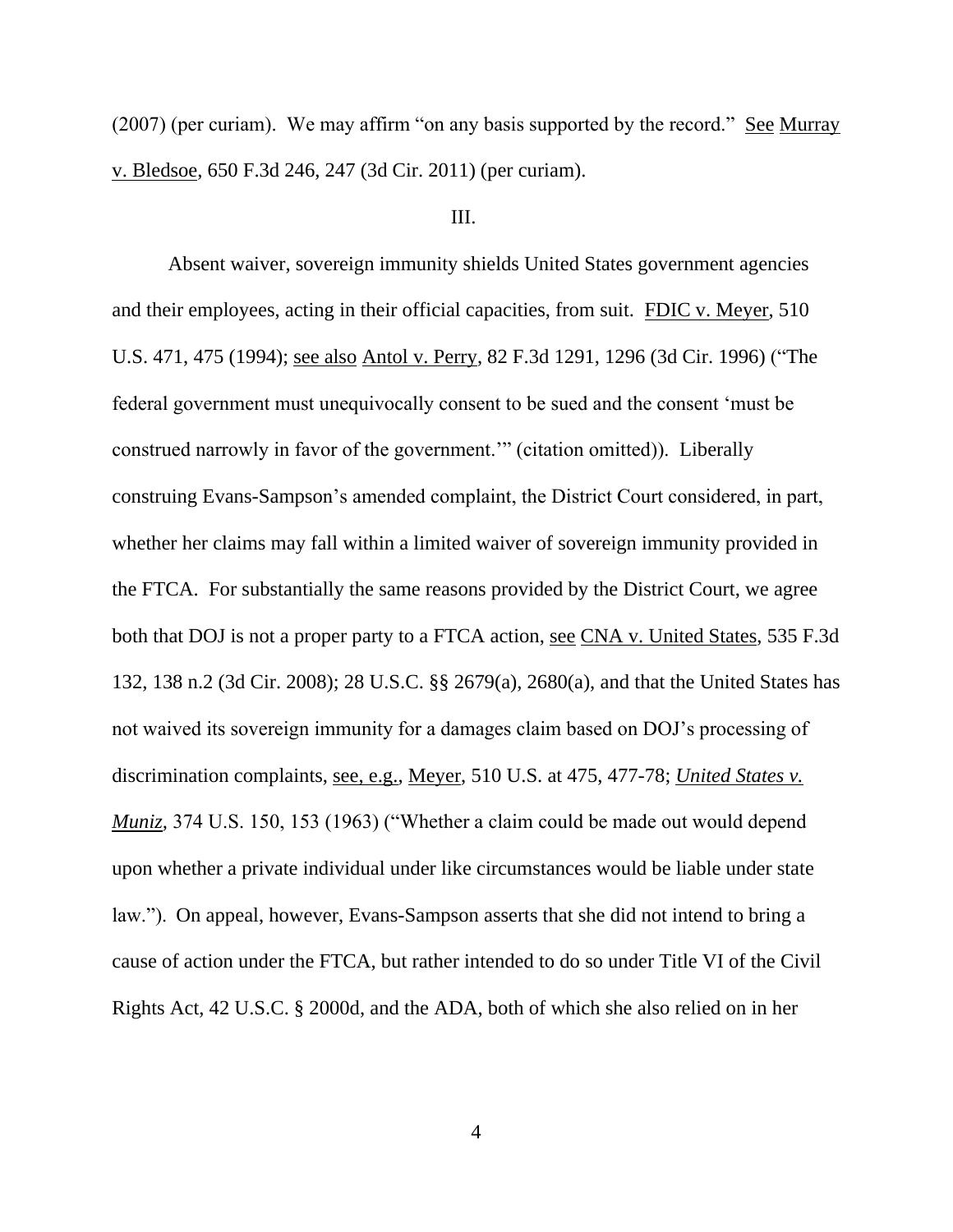amended complaint. See Appellant's Br. at 9-10; Am. Compl. ¶ 1. But Evans-Sampson's claims fail under each of those provisions as well.

Namely, neither Title VI nor Title II of the ADA applies to federal agencies. Specifically, Title VI "was meant to cover only those situations where federal funding is given to a non-federal entity which, in turn, provides financial assistance to the ultimate beneficiary." Soberal-Perez v. Heckler, 717 F.2d 36, 38 (2d Cir. 1983); cf. NAACP v. Med. Ctr., Inc., 599 F.2d 1247, 1254 n.27 (3d Cir. 1979) (reasoning that a beneficiary of federally funded programs "may not sue the administrative agency under section 601" of Title VI).<sup>2</sup> And Title II of the ADA applies to discrimination by state or local governments. See 42 U.S.C. §§ 12131(1), 12132; see also Cellular Phone Taskforce v. Fed. Commc'ns Comm'n, 217 F.3d 72, 73 (2d Cir. 2000) (per curiam) ("Title II of the ADA is not applicable to the federal government.").

Further, as the District Court reasoned, the regulations on which Evans-Sampson relies—28 C.F.R. §§ 35.171 and 35.172—do not make any mention of a right of action against federal agencies for those dissatisfied with investigative or enforcement

<sup>&</sup>lt;sup>2</sup> We also note that, in her amended complaint, Evans-Sampson did not allege that DOJ discriminated against her based on her membership in a Title VI class—race, color, or national origin, see 42 U.S.C. § 2000d—but rather made conclusory assertions that the agency's failure to investigate her complaint amounted to discrimination based on disability. Although she now vaguely alleges, in her opening brief, that DOJ discriminated against her based on her race, we do not consider arguments raised for the first time on appeal. See Orie v. Dist. Att'y Allegheny Cnty., 946 F.3d 187, 195 (3d Cir. 2019). Moreover, although Evans-Sampson correctly points out that states do not have Eleventh Amendment immunity from suits under Title VI, see 42 U.S.C. § 2000d-7, Eleventh Amendment immunity is irrelevant to whether a *federal*—not state—agency such as DOJ is subject to suit.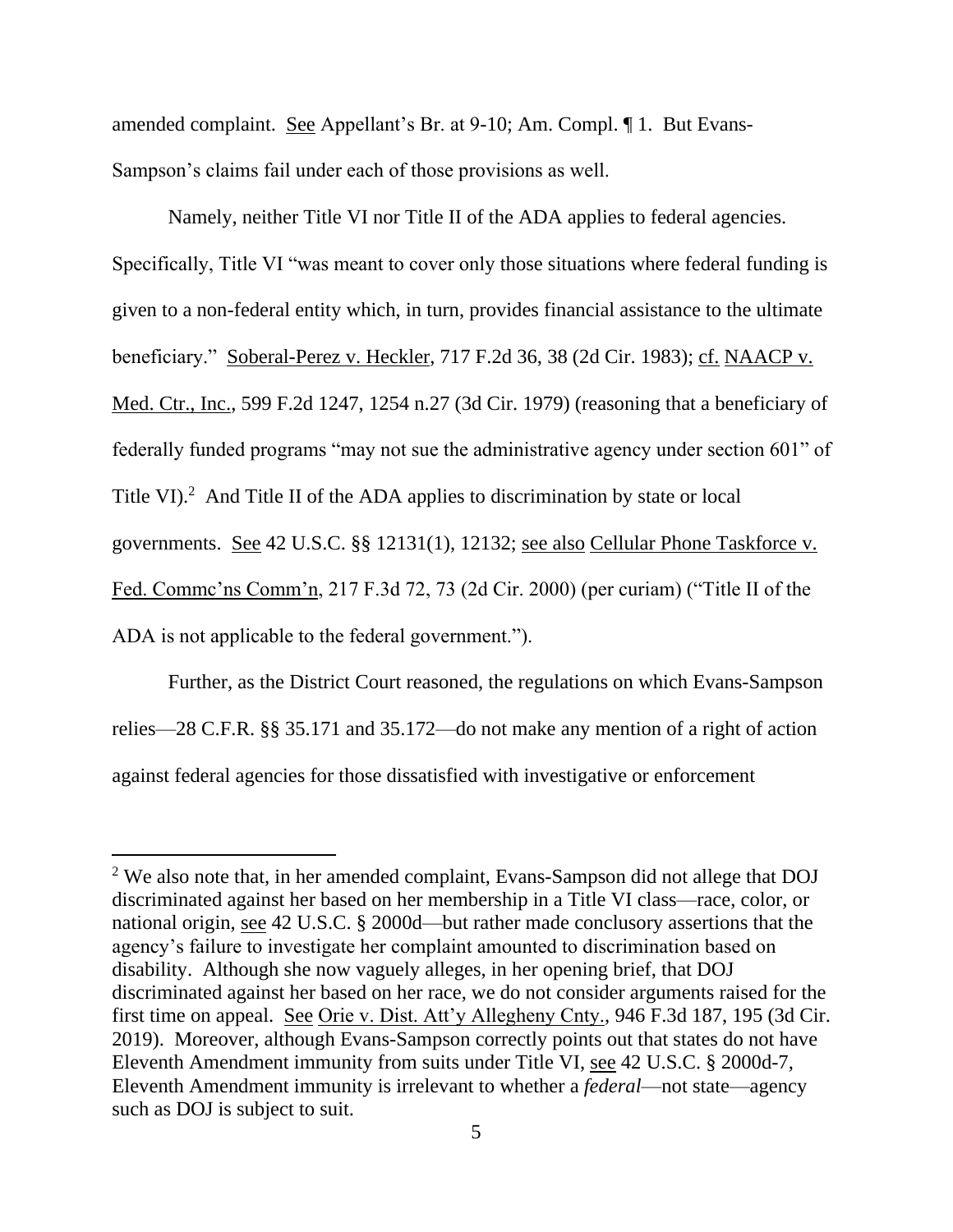decisions. Rather, they provide a mechanism for administrative enforcement of the ADA, and they do not even require that each individual complaint be investigated as Evans-Sampson suggests. See 28 C.F.R. § 35.172(a) (stating generally that "[t]he designated agency shall investigate complaints for which it is responsible under § 35.171"); Nondiscrimination on the Basis of Disability in State and Local Government Services, 75 Fed. Reg. 56,164, 56,228 (Sept. 15, 2010) ("[T]here is no statutory requirement that every title II complaint receive a full investigation."). And insofar as Evans-Sampson sought an injunction requiring DOJ to investigate her claims and "enforce [her] disability rights," Am. Compl. ¶ 51(d), federal courts lack jurisdiction to compel an investigation by a law enforcement agency. Cf. Heckler v. Chaney, 470 U.S. 821, 831 (1985) (reasoning that "an agency's decision not to prosecute or enforce, whether through civil or criminal process, is a decision generally committed to an agency's absolute discretion").

In light of these considerations, the District Court properly dismissed the amended complaint. Because the District Court already provided leave to amend once and further amendment would be futile, it did not err in declining to grant further leave to amend. See Grayson v. Mayview State Hosp., 293 F.3d 103, 108 (3d Cir. 2002). And having concluded that Evans-Sampson's claims lacked merit, the District Court did not abuse its discretion in declining to appoint counsel. See Parham v. Johnson, 126 F.3d 454, 457 (3d Cir. 1997); Tabron v. Grace, 6 F.3d 147, 153, 155 (3d Cir. 1993) (reasoning that district courts possess "broad discretion to request an attorney to represent an indigent civil

6